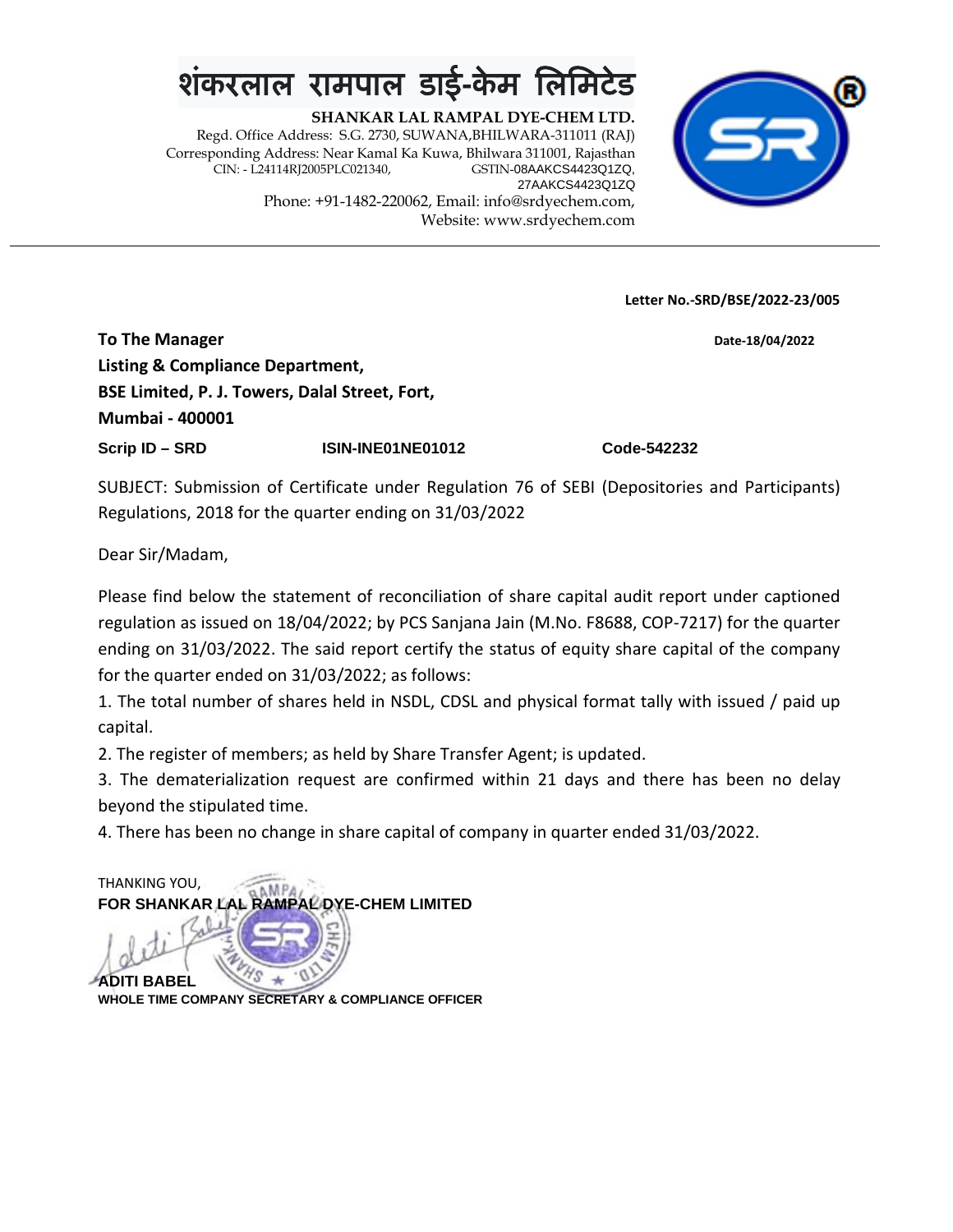

### *SANJANA JAIN*

COMPANY SECRETARIES MOB: 9413058179 Email:guniya123@gmail.comA-409, Vijay Singh Pathik Nagar, Bhilwara-311001 Raj

#### **RECONCILIATION OF SHARE CAPITAL AUDIT REPORT**

**(Under Regulation 76 of SEBI (Depositories and Participants) Regulations,2018)**

**TO DATE:-18/04/2022 Board of Directors, Shankar LalRampal Dye-chem Limited SG-2730, Suwana, Bhilwara-311011, Rajasthan**

SUBJECT: Submission of Certificate under Regulation 76 of SEBI (Depositories and Participants) Regulations, 2018 for the quarter ending on 31/03/2022 **in matters of Shankar Lal Rampal Dye-chem Limited**

Sir/s,

I have examined the Register of Members, beneficiary details furnished by the Depositories and other records/documents maintained by **Shankar Lal Rampal Dye-chem Limited( "The Company") and Cameo Corporate Services Limited ("the RTA"),** for issuing this certificate in pursuant to Regulation 76 of SEBI (Depositories and Participants) Regulations, 2018 for the quarter ending on 31/03/2022 including any modification and re-enactment thereof.

In my opinion and to the best of my knowledge and in accordance to the information and explanation given to us and based on verification of same, we hereby certify the Reconciliation of Share Capital Audit Report for quarter ended **31stMarch 2022** as under:

|                | For Quarter Ended                | 31 <sup>st</sup> March 2022                 |
|----------------|----------------------------------|---------------------------------------------|
| $\overline{2}$ | <b>ISIN</b>                      | <b>INE01NE01012</b>                         |
| 3              | Face Value                       | <b>INR 10 Only</b>                          |
| $\overline{4}$ | Name of the Company              | <b>SHANKAR LAL RAMPAL DYE-CHEM LIMITED</b>  |
| 5              | <b>Registered Office Address</b> | SG-2730, SUWANA, BHILWARA-311011, RAJSTHAN  |
| 6              | Correspondence Address           | SG-2730, SUWANA, BHILWARA-311011, RAJASTHAN |
|                | Telephone & Fax No.              | 01482-220062                                |
| 8              | <b>Email Address</b>             | info@srdyechem.com                          |
|                |                                  |                                             |
| 9              | Name of the Stock Exchanges      | <b>BSE</b> Ltd                              |
|                | where Company's Securities       |                                             |
|                | Listed                           |                                             |
|                |                                  |                                             |
|                |                                  |                                             |
|                |                                  |                                             |
|                |                                  |                                             |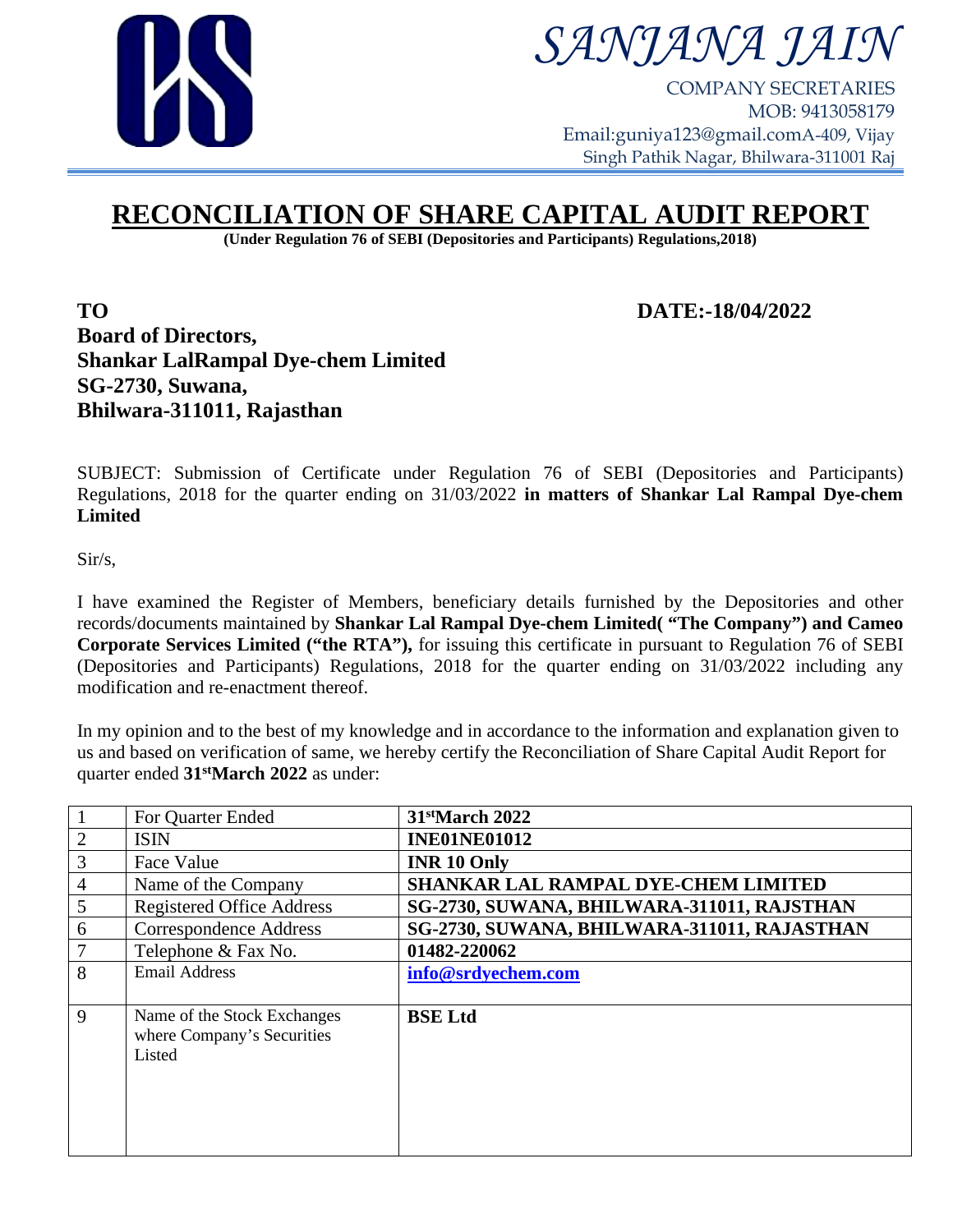

# *SANJANA JAIN*

COMPANY SECRETARIES MOB: 9413058179 Email:guniya123@gmail.com A-409, Vijay Singh Pathik Nagar, Bhilwara-311001 Raj

|                                                                                                                                         |                                                                                                                                |                               |                                                                       | <b>Number of Shares</b>          |                                                                                                                                                                                                 |                                                                                                                                     | % of Total Issued<br><b>Capital</b>                                                                           |                   |           |  |
|-----------------------------------------------------------------------------------------------------------------------------------------|--------------------------------------------------------------------------------------------------------------------------------|-------------------------------|-----------------------------------------------------------------------|----------------------------------|-------------------------------------------------------------------------------------------------------------------------------------------------------------------------------------------------|-------------------------------------------------------------------------------------------------------------------------------------|---------------------------------------------------------------------------------------------------------------|-------------------|-----------|--|
| 10                                                                                                                                      | <b>Issued Capital</b>                                                                                                          |                               |                                                                       |                                  | 21322260                                                                                                                                                                                        |                                                                                                                                     |                                                                                                               | 100%              |           |  |
| 11                                                                                                                                      | Listed Capital (Exchanges wise)                                                                                                |                               |                                                                       |                                  | 21322260                                                                                                                                                                                        |                                                                                                                                     |                                                                                                               | 100%              |           |  |
| 12                                                                                                                                      | Held in Dematerialised form in<br><b>CDSL</b>                                                                                  |                               |                                                                       |                                  | 428487                                                                                                                                                                                          |                                                                                                                                     |                                                                                                               | 2.01%             |           |  |
| 13                                                                                                                                      | Held in Dematerialised form in<br><b>NSDL</b>                                                                                  |                               |                                                                       | 20891573                         |                                                                                                                                                                                                 |                                                                                                                                     | 97.98%                                                                                                        |                   |           |  |
| 14                                                                                                                                      | Physical                                                                                                                       |                               |                                                                       | 2200                             |                                                                                                                                                                                                 |                                                                                                                                     | 0.01%                                                                                                         |                   |           |  |
| 15                                                                                                                                      | <b>Total No. Of Shares</b> (12+13+14)                                                                                          |                               |                                                                       | 21322260                         |                                                                                                                                                                                                 |                                                                                                                                     | 100%                                                                                                          |                   |           |  |
| 16                                                                                                                                      | Reasons for difference if any,<br>between (10&11), (10&15), (11&15)                                                            |                               |                                                                       |                                  | <b>Not Applicable</b>                                                                                                                                                                           |                                                                                                                                     |                                                                                                               |                   |           |  |
| 17.                                                                                                                                     |                                                                                                                                |                               |                                                                       |                                  |                                                                                                                                                                                                 |                                                                                                                                     | Certifying the details of changes in Share Capital during the quarter under consideration as per table below: |                   |           |  |
| Particulars<br>*                                                                                                                        | No. of<br>Applied/<br><b>Not</b><br><b>Shares</b><br>Applied<br>for listing                                                    |                               | Listed on<br><b>Stock</b><br>Exchanges                                |                                  | Whether<br>intimated to<br><b>CDSL</b>                                                                                                                                                          | Whether<br>intimated to<br><b>NSDL</b>                                                                                              | In-prin. Appr.<br>Pending for<br><b>Stock</b><br>Exchanges                                                    |                   | Remarks   |  |
|                                                                                                                                         |                                                                                                                                |                               |                                                                       |                                  |                                                                                                                                                                                                 | None                                                                                                                                |                                                                                                               |                   |           |  |
| * Rights, Bonus, Preferential Issue, ESOPs, Amalgamation, Conversion, Buyback, Capital Reduction, Forfeiture, any<br>other (to specify) |                                                                                                                                |                               |                                                                       |                                  |                                                                                                                                                                                                 |                                                                                                                                     |                                                                                                               |                   |           |  |
| 18                                                                                                                                      | Register of Member is updated                                                                                                  |                               |                                                                       |                                  | Yes                                                                                                                                                                                             |                                                                                                                                     |                                                                                                               |                   |           |  |
|                                                                                                                                         | (Yes/No), If not, updated upto which<br>date                                                                                   |                               |                                                                       |                                  |                                                                                                                                                                                                 |                                                                                                                                     |                                                                                                               |                   |           |  |
| 19                                                                                                                                      | Reference of previous quarter with<br>regard to excess dematerilised<br>shares, if any                                         |                               |                                                                       |                                  | <b>NA</b>                                                                                                                                                                                       |                                                                                                                                     |                                                                                                               |                   |           |  |
| 20                                                                                                                                      | Has the Company resolved the                                                                                                   |                               |                                                                       | <b>NA</b>                        |                                                                                                                                                                                                 |                                                                                                                                     |                                                                                                               |                   |           |  |
|                                                                                                                                         | matter mentioned in point no.19<br>above in the current quarter? If not,                                                       |                               |                                                                       |                                  |                                                                                                                                                                                                 |                                                                                                                                     |                                                                                                               |                   |           |  |
| 21                                                                                                                                      | reason why?<br>Mention the total No. of requests, if any, confirmed after 21 days and the total No. of requests pending beyond |                               |                                                                       |                                  |                                                                                                                                                                                                 |                                                                                                                                     |                                                                                                               |                   |           |  |
|                                                                                                                                         | 21 days with the reasons for delay. (Detail as on the date of certificate)                                                     |                               |                                                                       |                                  |                                                                                                                                                                                                 |                                                                                                                                     |                                                                                                               |                   |           |  |
| Total No. of Demat requests:                                                                                                            |                                                                                                                                |                               |                                                                       | No. of Shares<br>No. of Requests |                                                                                                                                                                                                 |                                                                                                                                     |                                                                                                               | Reasons for delay |           |  |
|                                                                                                                                         | $\boldsymbol{0}$<br>Confirmed after 21 days                                                                                    |                               |                                                                       |                                  |                                                                                                                                                                                                 |                                                                                                                                     | $\overline{0}$                                                                                                |                   |           |  |
|                                                                                                                                         |                                                                                                                                | Pending for more than 21 days |                                                                       | $\Omega$                         |                                                                                                                                                                                                 | $\Omega$                                                                                                                            |                                                                                                               |                   | <b>NA</b> |  |
| 22                                                                                                                                      |                                                                                                                                |                               | Name, Telephone & Fax No. of the<br>Compliance Officer of the Company |                                  |                                                                                                                                                                                                 | Ms.Aditi Babel, Company Secretary and Compliance Officer;<br>M. No.-ACS-55675<br>Cell No.: 091-7023260109<br>Email:cs@srdyechem.com |                                                                                                               |                   |           |  |
| 23                                                                                                                                      | Name, Address, Telephone, Fax No.<br>&Regn. No. of the Auditor                                                                 |                               |                                                                       |                                  | Mrs. Sanjana Jain, Practising Company Secretary,<br>M.No.:FCS-8688, COP:7217 & Email-guniya123@rediffmail.com<br>A-409, Vijay Singh Pathik Nagar, Bhilwara-311001, Raj<br>Tel No.: 01482-256311 |                                                                                                                                     |                                                                                                               |                   |           |  |